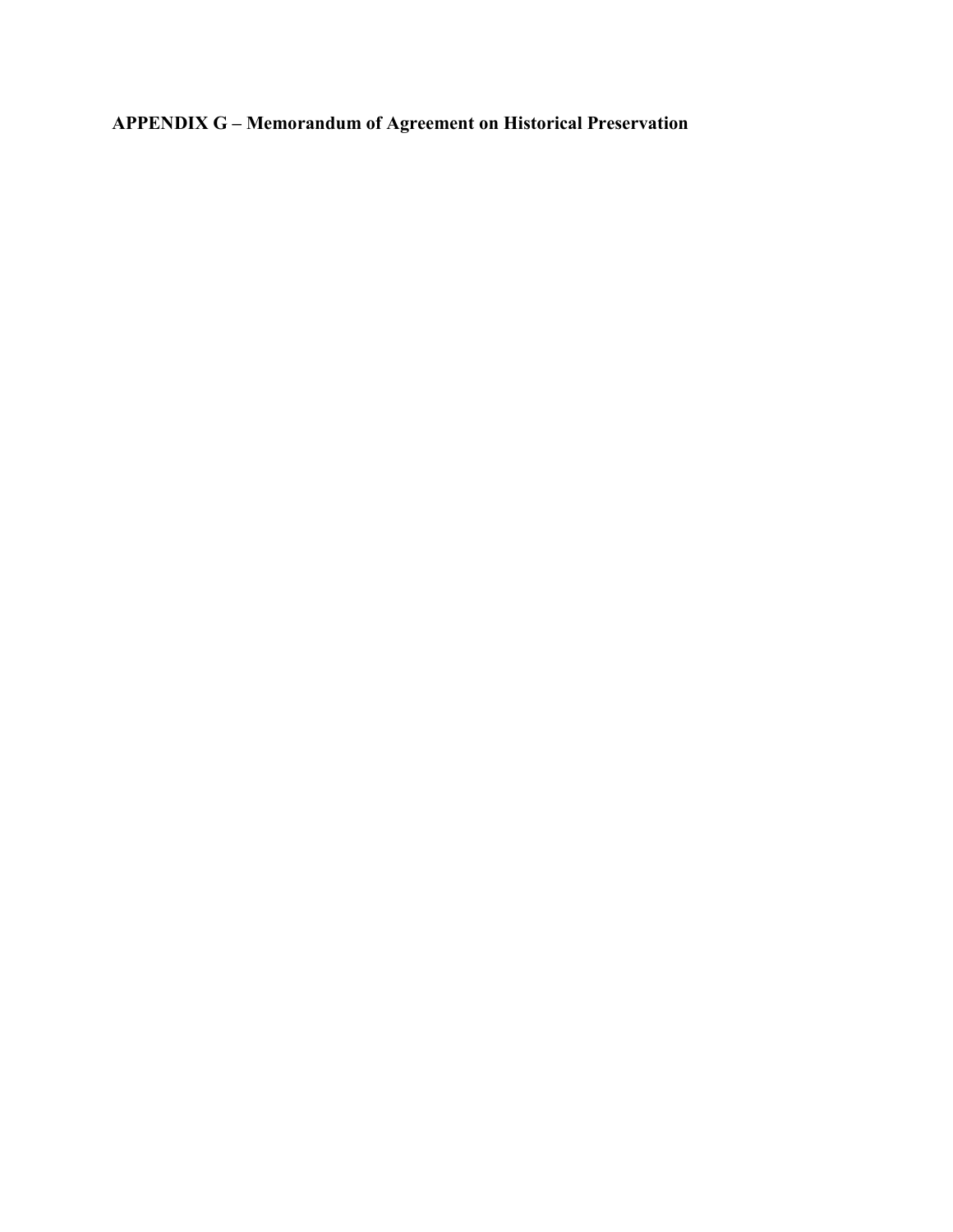#### MEMORANDUM OF AGREEMENT

### AMONG ...

# U.S. ENVIRONMENTAL PROTECTION AGENCY, REGION IX, ARIZONA STATE HISTORIC PRESERVATION OFFICER, ADVISORY COUNCIL ON HISTORIC PRESERVATION, ARIZONA. STATE LAND DEPARTMENT, AND FLORENCE COPPER, INC. FOR THE

#### FLORENCE COPPER PRODUCTION TEST FACILITY

Whereas, the United States Environmental Protection Agency, Region IX (EPA) is evaluating an Underground Injection Control (UIC) permit application submitted by Florence Copper, Inc. (formally Curis Resources (Arizona), Inc.) for the Florence Copper Production Test Facility (PTF); and

Whereas, EPA is complying with Section 106 of the National Historic Preservation Act (NHPA) and its implementing regulations, 36 CFR Part 800; and

Whereas, the Undertaking and the components of the proposed PTF include 24 injection and extraction wells, point of compliance and supplemental monitoring wells, a process solution impoundment pond and temporary processing facilities, an above-ground pipeline, a 69 kV power line, a 22-foot wide access road, and core hole plugging and abandonment, and a full description of the Undertaking is provided in the Treatment Plan; and

Whereas, EPA has consulted with the following parties (the Consulting Parties) to identify historic properties, assess effects, and resolve potential adverse effects to historic properties from this Undertaking and develop this Memorandum of Agreement (MOA or Agreement):

Florence Copper, Inc., (FC) as the applicant for the UIC permit, the party assuming responsibility for implementation of the proposed Treatment Plan, and an invited signatory to this  $MOA$ ; and

1

 $\sqrt{}$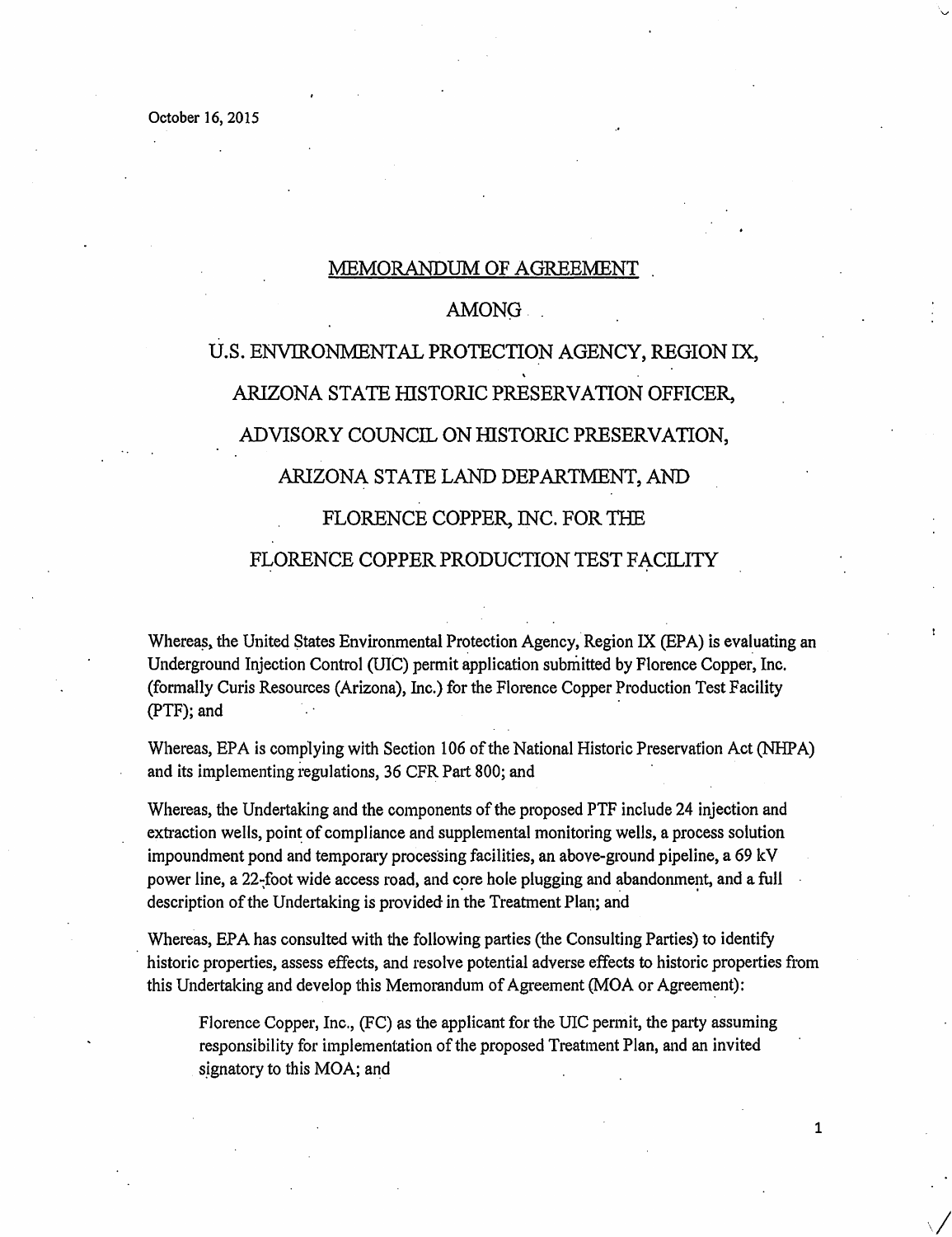$\setminus$ 

The Arizona State Historic Preservation Officer (SHPO), a signatory to this MOA; and

The Advisory Council on Historic Preservation (ACHP), which elected to participate in the consultation and is a signatory to this  $MOA$ ; and

The Arizona State Land Department (ASLD), as grantor of the mineral lease for FC's PTF and is an invited signatory to this MOA; and

The Gila River Indian Community (GRIC), Tohono O'odham Nation, Hopi Tribe, and Yavapai-Prescott Indian Tribe (Tribes), participated in the consultation and are invited as concurring parties to this MOA; and

The National Park Service, Archaeology Southwest, and the Town of Florence (other Consulting Parties), participated in the consultation and are invited as concurring parties to this MOA; and

The Arizona State Museum (ASM), as grantor of permits for archaeological investigations on state land according to Arizona Revised Statutes (ARS) § 41-841 et seq., the. Arizona Antiquities Act (AAA), and for coordinating responses to the discovery of any human remains on state and private land under ARS §§ 41-844 and 41-865, and is invited as a concurring party to this MOA; and

Whereas, the Area of Potential Effect (APE) constitutes160 acres on State Trust land administrated by the ASLD and  $1,182$  acres surrounding it and owned by FC (see Appendix 1, a map of the APE); and

Whereas, FC provided an assessment of 1995 survey data and resurveys since 2004 to identify historic properties. Through consultation, EPA solicited additional information from all Consulting Parties to assist in identifying properties, pursuant to 36 CFR § 800.4. As a result, EPA identified fifty-one (51) total historic properties within the APE. Two of the historic properties were subject to intensive data recovery to mitigate effects from a project in 1997; and

Whereas, the GRIC has identified the "Escalante Ruin" ( $AZ U:15:3(ASM)$ ) as a resource having reiigious and cultural significance; and EPA has completed a consensus Determination of Eligibility under Criterion A of 36 C.F.R. 60.4 for its Traditional Cultural Value with concurrence from the SHPO to treat the site as a Traditional Cultural.Property; and

Whereas, EPA, in consultation with the SHPO, ACHP, Tribes, and other Consulting Parties, has determined that this Undertaking may adversely affect historic propetties; and

Whereas, the Hopi Tribe views all historic properties associated with the Escalante Ruin Community to have traditional cultural significance, an interconnectedness, and to be sacred, and the Tohono O'odham Nation has identified groundwater in the area as sacred to their Tribe; and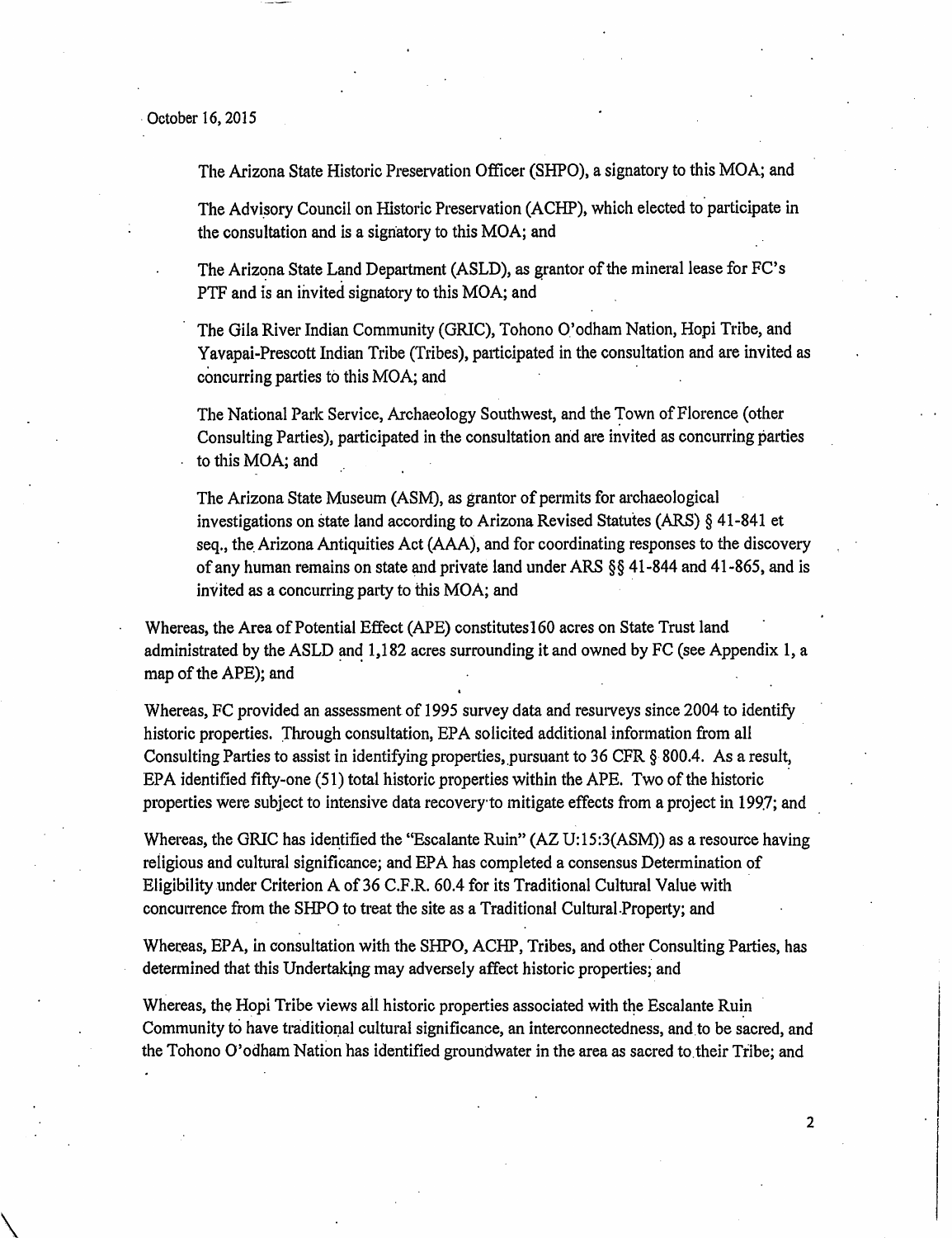Whereas, the GRIC views all historic properties associated with the Escalante Ruin Community to have traditional cultural significance, an interconnectedness, and to be sacred, and opposes the project's potential adverse effects on the Escalante Ruin; and

Whereas, FC will coordinate with the GRIC to develop and implement cultural sensitivity training; and

Whereas, the "Historic Properties Treatment Plan for the Proposed Florence Copper Inc. Florence In-Situ Copper Recovery Project Production Test Facility, Florence, Pinal County, Arizona" WCRM, 2014 (Appendix 2, Treatment Plan) has been drafted to avoid, minimize, and resolve adverse effects to historic properties and revised to reflect the review and comments of Consulting Parties, including the Tribes, and will be implemented in accordance with the terms of the MOA; and

Whereas, EPA informed members of the public through public notice of the proposed federal action for this Undertaking and afforded members of the public an opportunity to express their views on resolving adverse effects of the Undertaking, which EPA considered in this Section 106 consultation prior to final decision making; and

Whereas, any further in-situ copper recovery on FC's property, beyond the proposed PTF operation, would require an additional YIC permit application. and federal pennit action. Should FC, or any other applicant, submit such an application, EPA would initiate consultation pursuant to Section 106 under NHPA for a new Undertaking; and

Whereas, FC and SHPO have discussed the importance of formalizing an Historic Property Management Plan for the entire FC property if there is a proposal for further in-situ copper mining beyond the proposed PTF;

Now, therefore, the EPA, SHPO, ACHP, ASLD, and FC agree that the proposed FC PTF shall be implemented in accordance with the following stipulations in order to resolve the adverse effects on historic properties from this Undertaking.

#### **Stipulations**

EPA shall ensure the following measures are carried out.

- I. Resolution of Impacts on Historic Properties
	- A. FC will carry out the avoidance, minimization and mitigation measures as directed in accordance with the Treatment Plan. In summary:
		- 1. Seven historic properties would be potentially directly affected by the FC PTF.
			- a) Five of the seven historic properties are proposed for data recovery in the  $\cdot$ Treatment Plan. .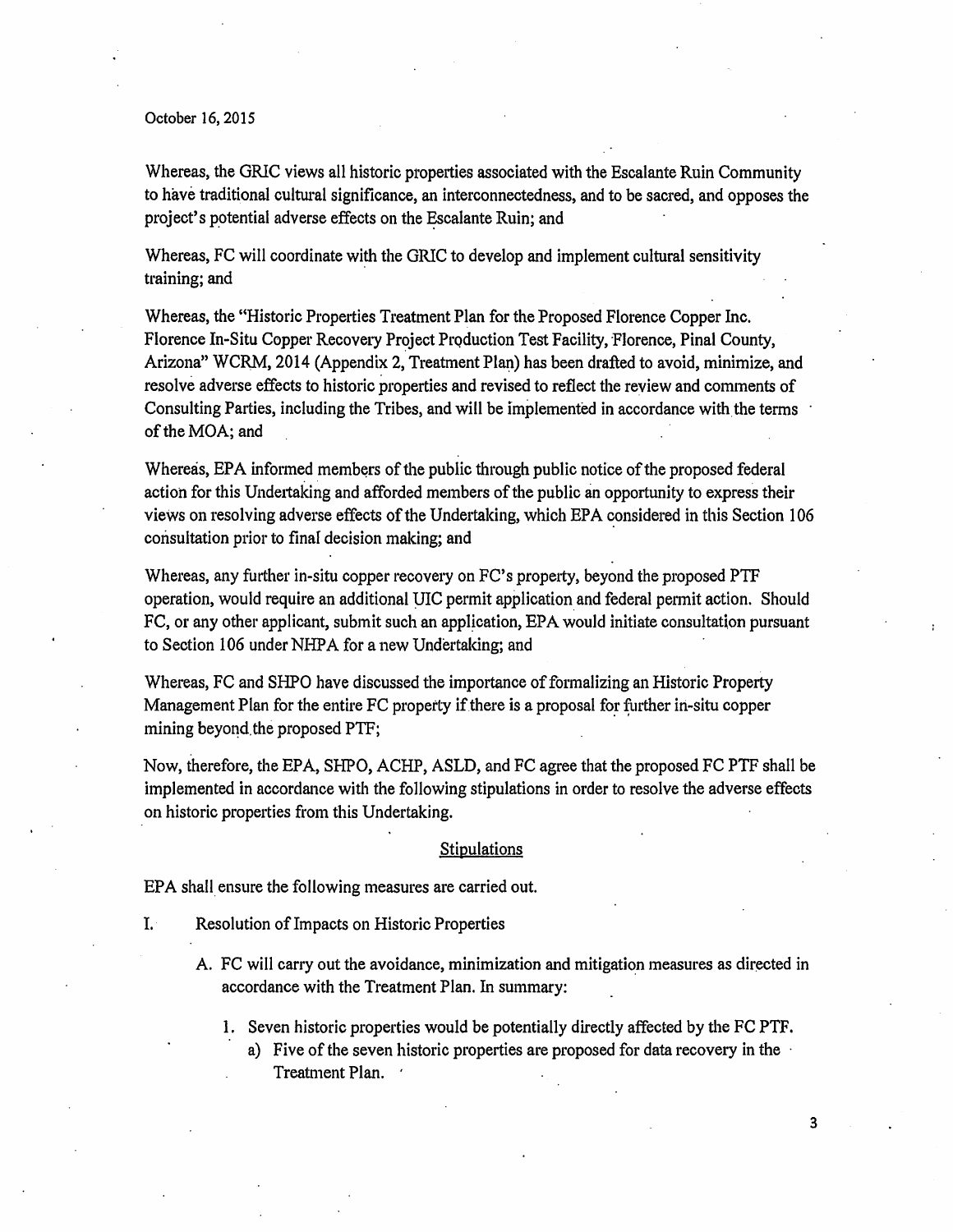- b) The other two of the seven historic properties are proposed for avoidance, monitoring during construction, protective fencing and other measures in the Treatment Plan.
- 2. Fourteen (14) historic properties would have potential indirect and cumulative effects from the FC PTF.
	- a) Two of the 14 historic properties are proposed for specific, formal avoidance measures (i.e., physical barriers and fencing) and monitoring in the Treatment Plan.
	- b) The Treatment Plan proposes avoidance of the other twelve of the 14 historic properties and monitoring of these properties.
- B. The Escalante Ruin (AZ U:15:3(ASM)) is expected to have limited ground disturbance from plugging and abandonment activity of one existing core hole at the southwestern edge of the site. During this activity and any other nearby activities, this historic property will be subject to formal avoidance and minimization measures to address the potential for direct, indirect and cumulative effects. FC will completely avoid the fenced compound of the Escalante Ruin.
- C. All other historic properties in the APE not identified in Stipulations I.A.1 and 2 . above are not expected to have direct, indirect, or cumulative effects from the FC · PTF. However, the Treatment Plan notes that of these, 28 properties will be avoided and monitored during proposed PTF-related activity, including well field construction, core hole abandonment, construction of access roads, above-surface pipelines, water impoundment areas, processing plant construction, copper recovery and rinsing operations, plugging and abandonment of wells, and post-closure monitoring.

#### . II. Historic Properties Treatment Plan Process

- A. EPA considered comments and input on resolving adverse effects of the Undertaking prior to finalizing the Treatment Plan and the MOA.
- B. The Treatment Plan may require revision or modification during the implementation of the PTF. EPA shall notify the Consulting Parties to this MOA in writing of any such need to make changes to the Treatment Plan. EPA shall provide the Consulting Parties with the revised language to review for (15) calendar days from time of receipt. EPA shall take into account any comments provided during that review period. EPA shaII forward the final revised language to the Consulting Parties and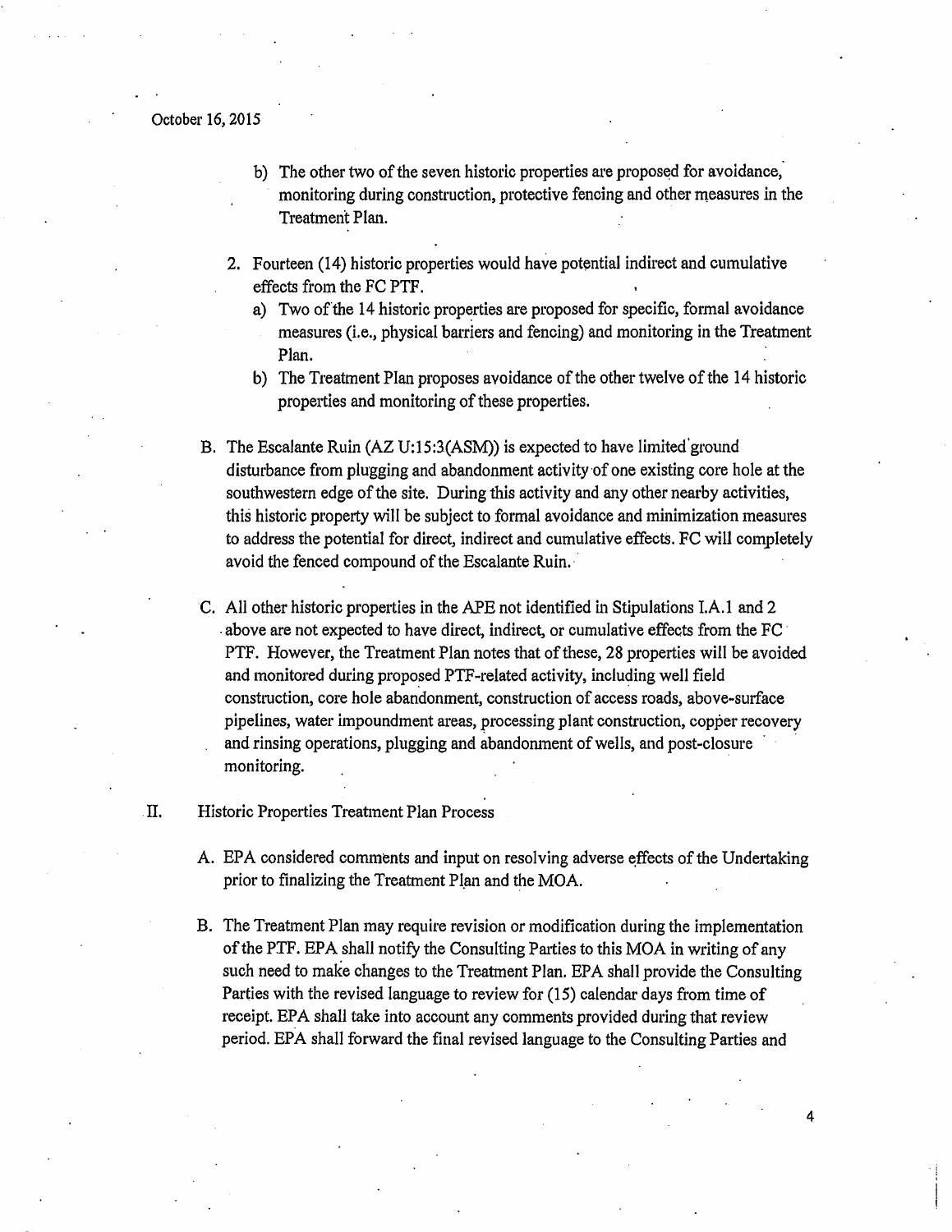append the updated Treatment Plan to this MOA. Changes to the Treatment Plan in accordance with this stipulation do not require an amendment to this MOA.

#### III. Public Involvement and Confidentiality

Subject to the confidentiality provisions of 36 CFR §800.11(c), EPA will make relevant information regarding the identified historic properties, potential adverse effects, and means of addressing these effects available to the public. EPA shall provide notice to the Consulting Parties of any request for such information prior to making that information available to the public.

#### IV. Reporting

- A. In addition to Project Reporting in accordance with the Project Administration and Data Dissemination Section of the Treatment Plan, FC will carry out the following:
	- 1. FC will distribute the preliminary reports to EPA and all Consulting Parties for review and comment following completion of Phase I fieldwork and completion of Phase II data recovery. Consulting Parties will have 15 days to respond with any comments. FC shall consider any comments provided during a review period of fifteen days from receipt of each preliminary report. FC shall submit to BPA an outline of how the comments were considered and PC's responses for review.
	- 2. FC will send the draft final report to EPA and all Consulting Parties for review and comment documenting all of the excavation and analytical investigations and the results of the synthetic research studies within 24 months of the completion of the data recovery. FC shall address all comments from Consulting Parties provided during a review period of thirty days from receipt.
- B. FC will carry out reporting of formal monitoring of all ground disturbance and a program of periodic site revisits and condition assessments to all historic properties under the Archaeological Monitoring and Site Condition Assessments Section of the Treatment Plan. The following reporting measures will also apply:
	- 1. As noted in the Treatment Plan, FC shall provide a brief formal report with the site condition assessment form to EPA and SHPO if evidence of a disturbance is noted in a historic property during periodic site inspections. EPA shall provide the report to all Consulting Parties for review and comment within thitty days from receipt. BPA shall consider input submitted within the thirty day review period and make a recommendation for further action.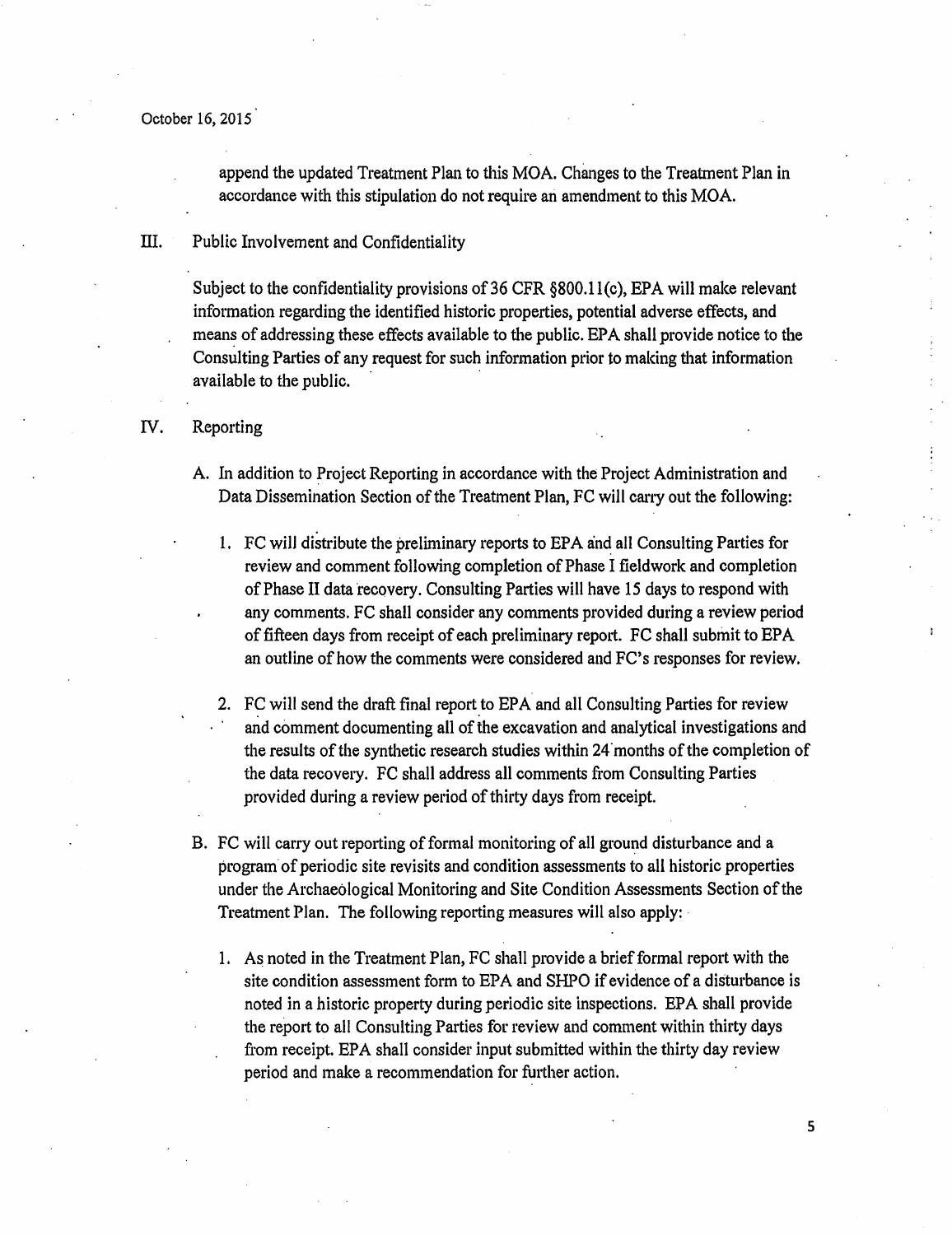2. FC shall provide an annual summary report of site inspections to EPA and all Consulting Parties in December of each calendar year.

#### V. Inadvertent Discoveries

- A. In accordance with the monitoring and discovery provisions in the Treatment Plan, FC shall report to EPA and SHPO any newly discovered properties, as defined by 36 CFR § 800.16(1)(1), or any inadvertent effects on historic properties as described in the Archaeological Monitoring and Site Condition Assessments Section.
- B. EPA shall follow the post-review discovery requirements pursuant to 36 CFR  $\S$ 800.13(b){3) and (c) to resolve any such effects and to determine eligibility of newly discovered properties.
- VI. Human Remains and Associated Funerary Items Burial Agreement
	- A. During all proposed PTF-related activity, FC will implement the Arizona State Museum Burial Agreement (Case 2012-012), as noted in Section  $X$  of the Treatment Plan, for any discovery, treatment and disposition of any human remains and associated funerary items. The Arizona State Museum Burial Agreement (included as Appendix B of the Treatment Plan) is in accord with ARS§§ 41-844 and 865, and was developed in consultation with affected Tribes.
	- B. The Burial Agreement addresses treatment and disposition of all human remains that are identified as Native American and associated items that may be identified during the Treatment Plan's proposed data recovery.

#### VII. Annual Review of the MOA

- A. FC shall produce an annual report that summarizes the implementation of the Treatment Plan and the MOA. FC shall submit the annual report to EPA and SHPO in December of each calendar year. PC may combine this annual report into one report with the summary report of site inspections.
- B. EPA will send the annual report to the Consulting Parties for a 30-day review and comment period. EPA and FC will address any comments received during the comment period and recommend actions, if necessary, in accordance with the provisions in the MOA.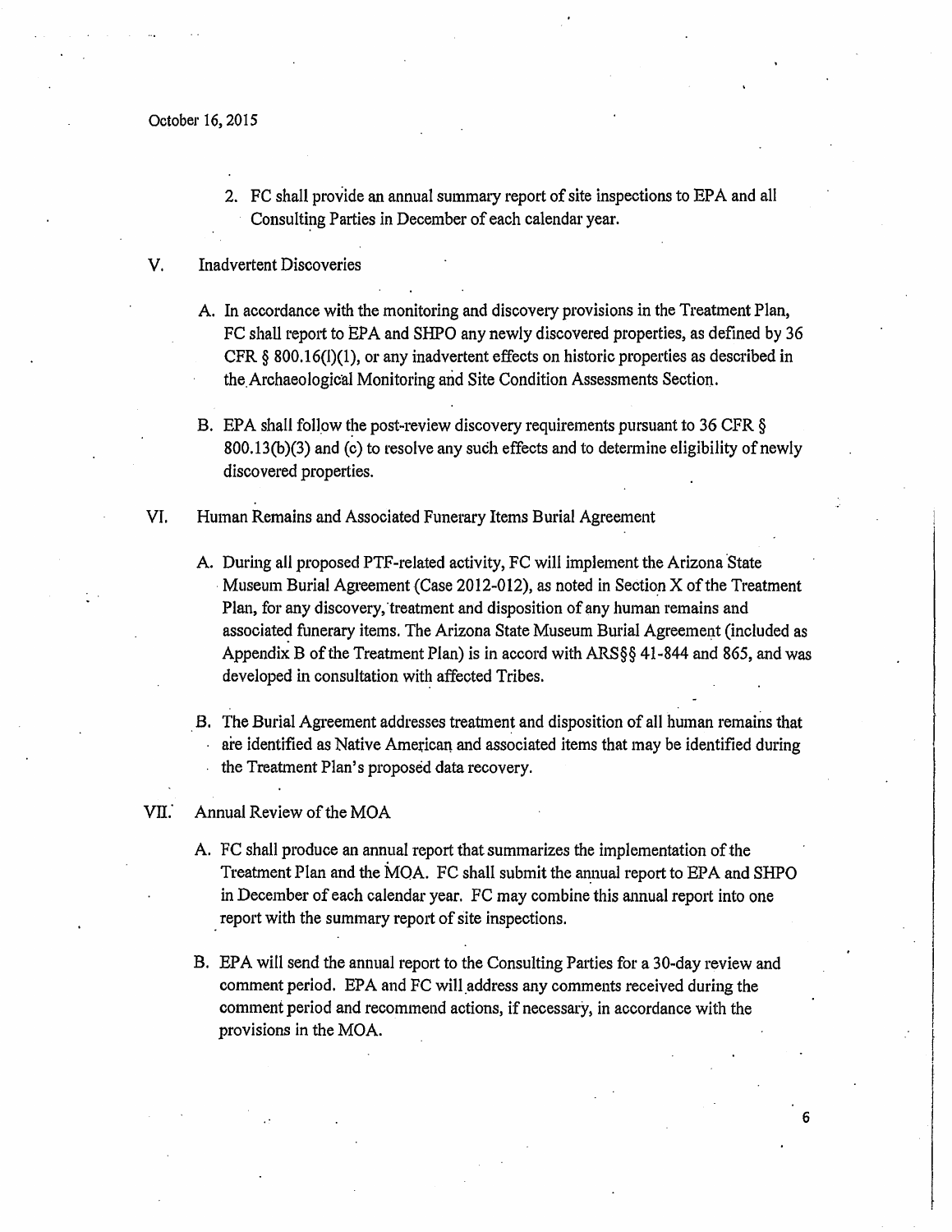#### VIII. Dispute Resolution

- A. If any Consulting Patty to this MOA objects in writing to EPA regarding any action carried out or proposed with respect to the Undertaking or implementation of this MOA, EPA shall consult with the objecting party to resolve the objection. If EPA determines the objection cannot be resolved through consultation, EPA shall forward all documentation relevant to the objection to the ACHP. Within 30 days ofreceipt of all documentation, including EPA's proposed response to the objection, the ACHP · shall exercise one of the following options:
	- 1. Advise EPA that the ACHP concurs with EPA's proposed response to the objection, whereupon EPA will respond to the objection accordingly; or
	- 2. Provide EPA with recommendations, which EPA shall take into account in reaching a final decision regarding its response to the objection; or
	- 3. Notify EPA that the objection will be referred for Council comment pursuant to 36 CFR Section 800.7(a)(4) and proceed to refer the objection and comment. EPA shall take the resulting comments into account in accordance with 36 CFR Section  $800.7(c)(4)$  and Section 110(1) of NHPA.
- B. Should the ACHP not exercise one of the above options within 30 days after receipt of all documentation, EPA may move forward with its proposed response to the objection.
- C. At any time during implementation of the measures stipulated in this MOA, should a member of the public raise an objection in writing pertaining to such implementation to any signatory party to this MOA, that signatory party shall immediately notify the other signatory parties in writing of the objection. EPA shall consult with the objecting party and with the other signatories for no more than thirty  $(30)$  days to resolve the objection. EPA will take all comments from the other signatory parties into account. Within thirty (30) days following closure of the consultation period,  $EPA$  shall make a determination regarding the objection and notify all parties of this decision in writing, including a copy of the response to the objecting party. EPA's decision regarding resolution of the objection will be final.

#### IX. Amendments

Any signatory party to this MOA may propose to amend this MOA, whereupon EPA shall consult with all Consulting Parties to consider such amendment(s). The amendment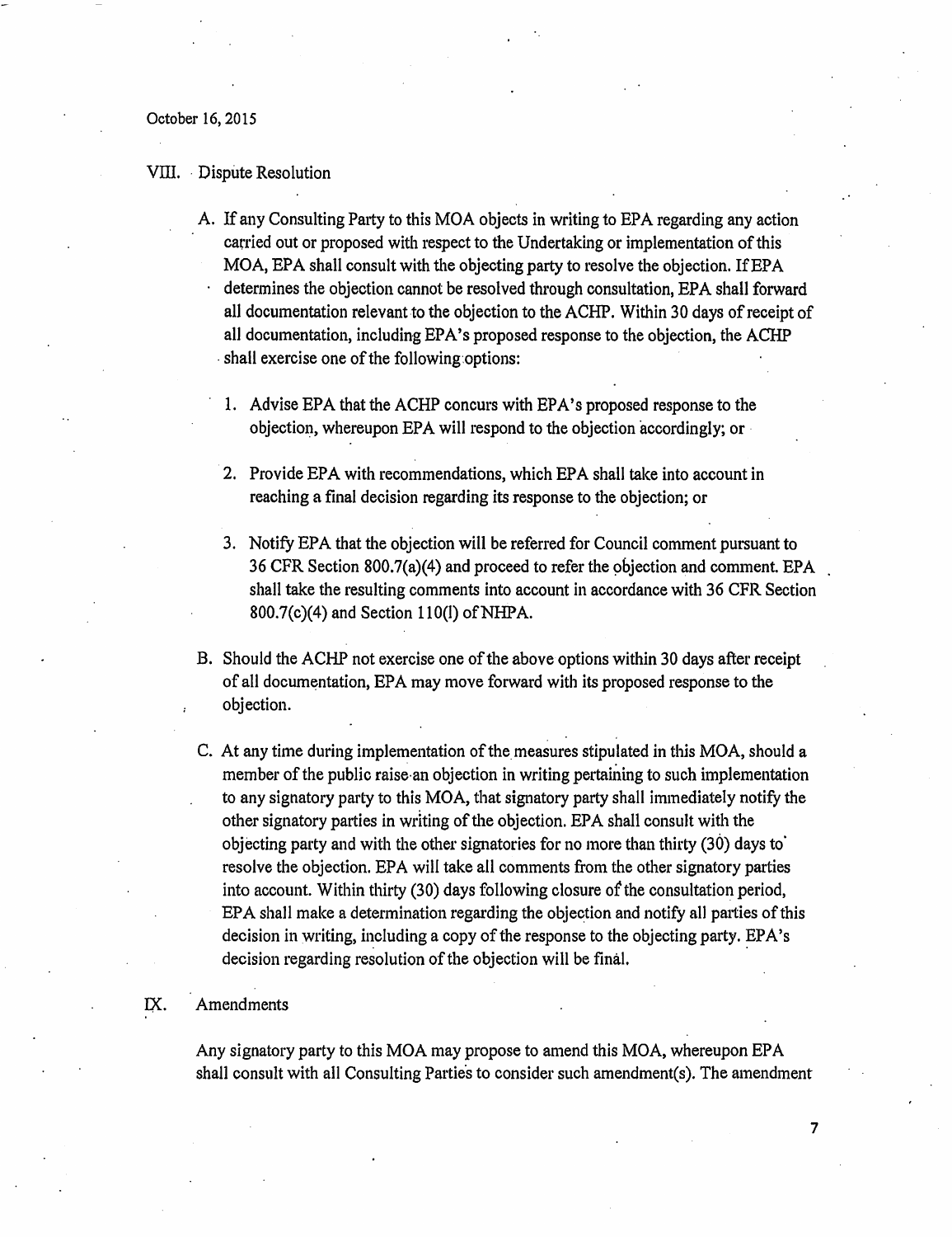will be effective on the date a copy of the amendment signed by all of the signatories is filed with the ACHP.

- X. Termination
	- A. If EPA determines that it cannot implement the terms of this MOA, or if the SHPO or-ACHP determines that the MOA is not being properly implemented and dispute resolution under Stipulation VITI has been completed or is not possible, that signatory may propose to the other parties to this MOA that it be terminated.
	- B. The signatory proposing to terminate this MOA shall notify all Consulting Parties, explain the reason(s) for termination and afford them at least 30 days to consult and seek altematives to termination.
	- C. If within 30 days (or another time period agreed to by all signatories) the parties cannot agree on amendments or other actions to avoid termination, any signatory may terminate this MOA by written notification to the other signatories.
	- D. If this MOA is terminated, and where feasible, prior to work continuing on the Undertaking, EPA shall either;
		- 1. Consult in accordance with 36 CFR Section 800.6 to develop and execute a new MOA; or
		- 2. Refer the matter to the ACHP who may either provide staff comments, or refer the matter to the ACHP Membership to comment in accordance with 36 CFR Section 800.7. If the ACHP chooses to provide the EPA with staff comments, the EPA agency official shall take into account such comments and respond to the ACHP staff in writing. If the ACHP chooses to comment per 36 CFR 800.7, EPA shall take into account and respond to the ACHP comments per 36 CFR 800.7; and

3. EPA shall notify the signatories as to the course of action it will pursue.

#### XI. Duration

This MOA shall expire upon completion of the Undertaking, including rinsing operations, plugging and abanqonment of wells, and post-closure monitoring. Ifany signatory wishes to extend the duration of the MOA, they may propose an amendment to the MOA in accordance with Stipulation IX prior to its expiration.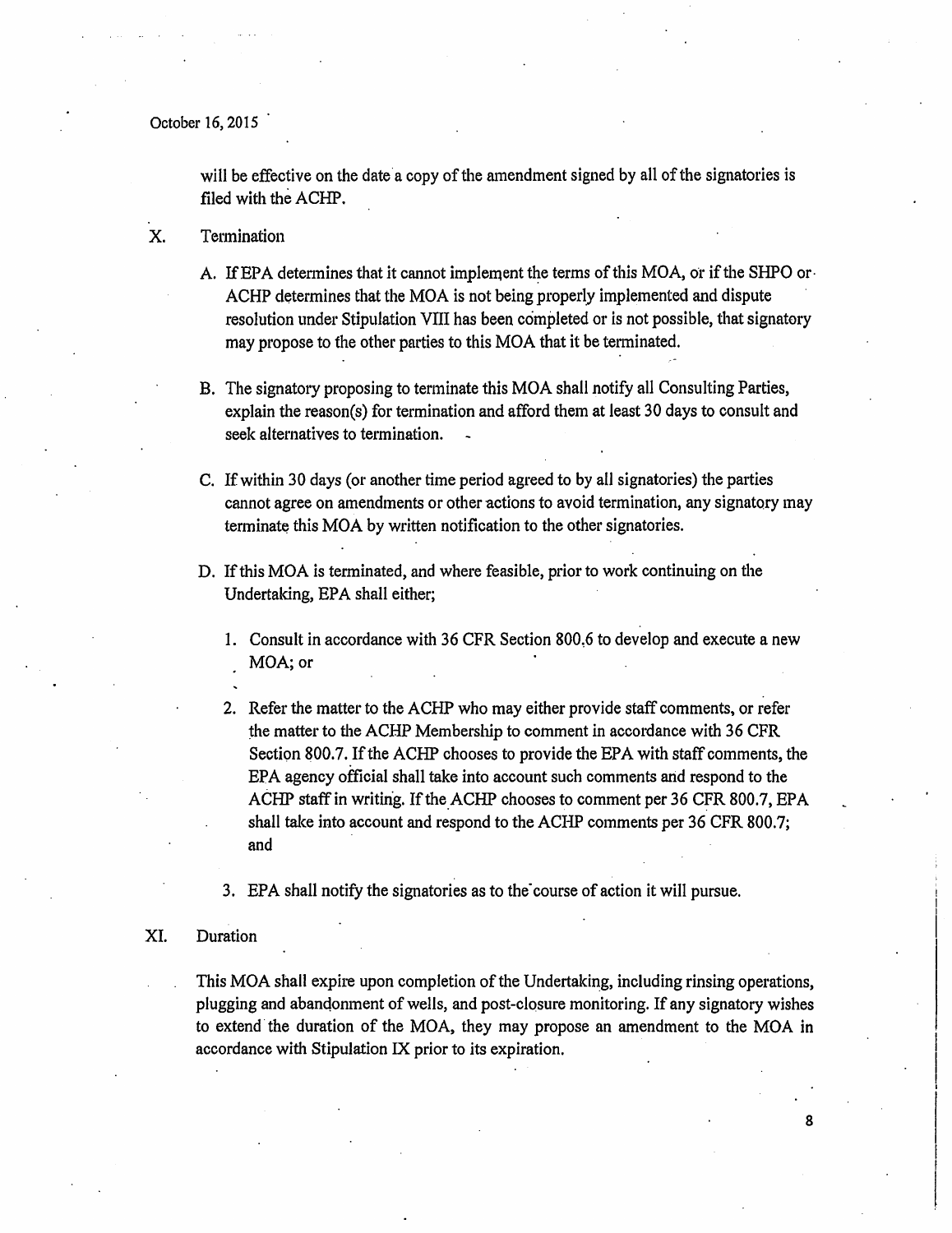### XII. Execution

Execution of this MOA and implementation of its terms is evidence that the EPA has afforded the ACHP an opportunity to comment on the. Undertaking and its effects on .historic properties, and that the EPA has taken into account the effects of the Undertaking on historic properties.

•.

) 9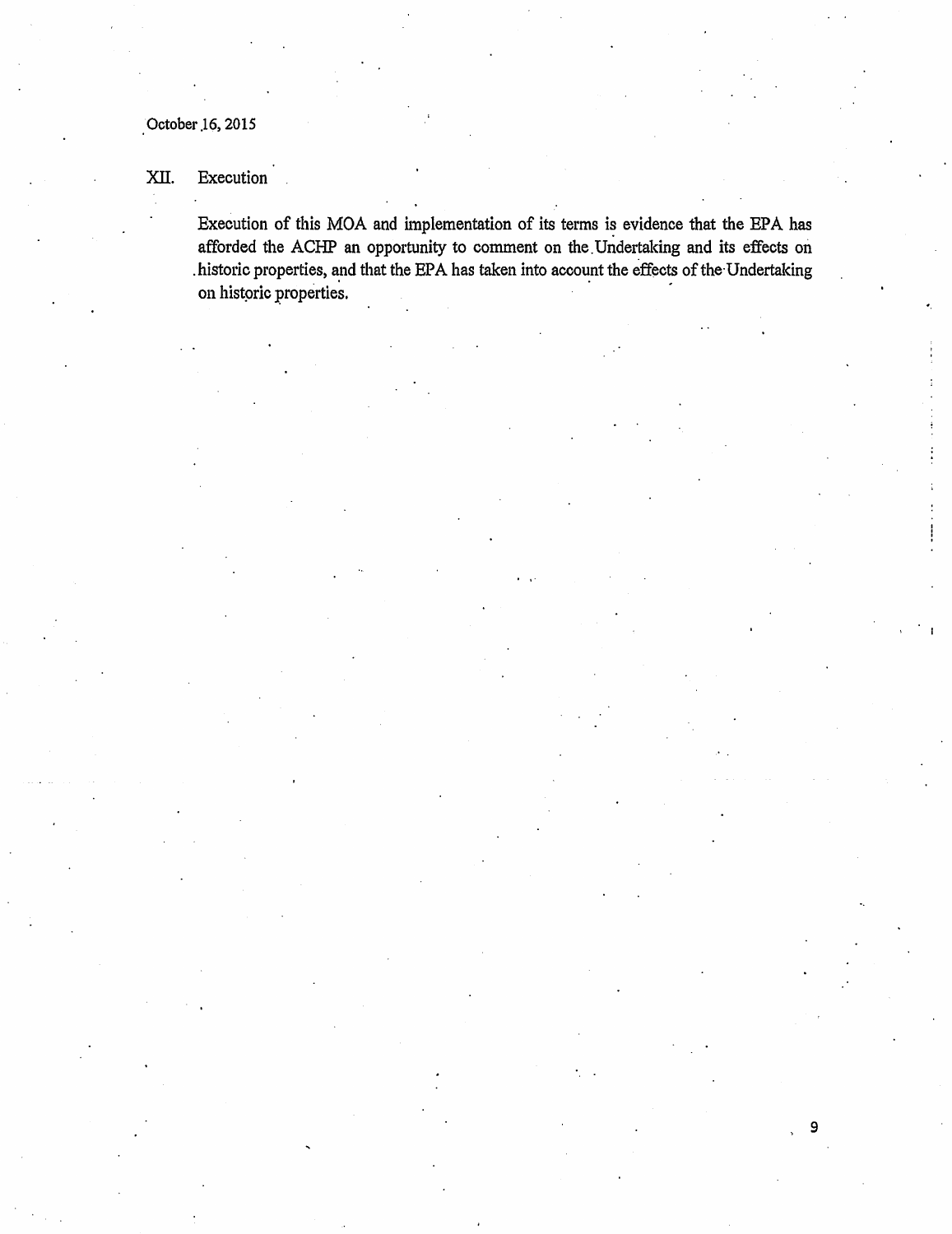#### SIGNATORY PAGE

## MEMORANDUM OF AGREEMENT AMONG U.S. ENVIRONMENTAL PROTECTION AGENCY, REGION IX, ARIZONA STATE HISTORIC PRESERVATION OFFICER, ADVISORY COUNCIL ON HISTORIC PRESERVATION, ARIZONA STATE LAND DEPARTMENT, AND FLORENCE COPPER, INC. FOR THE FLORENCE COPPER PRODUCTION TEST FACILITY

Arizona State Historic Preservation Office

By: By:  $\frac{12}{100}W \cdot Q \cdot W$ <br>Title:  $A \neq H P O$ 

Title: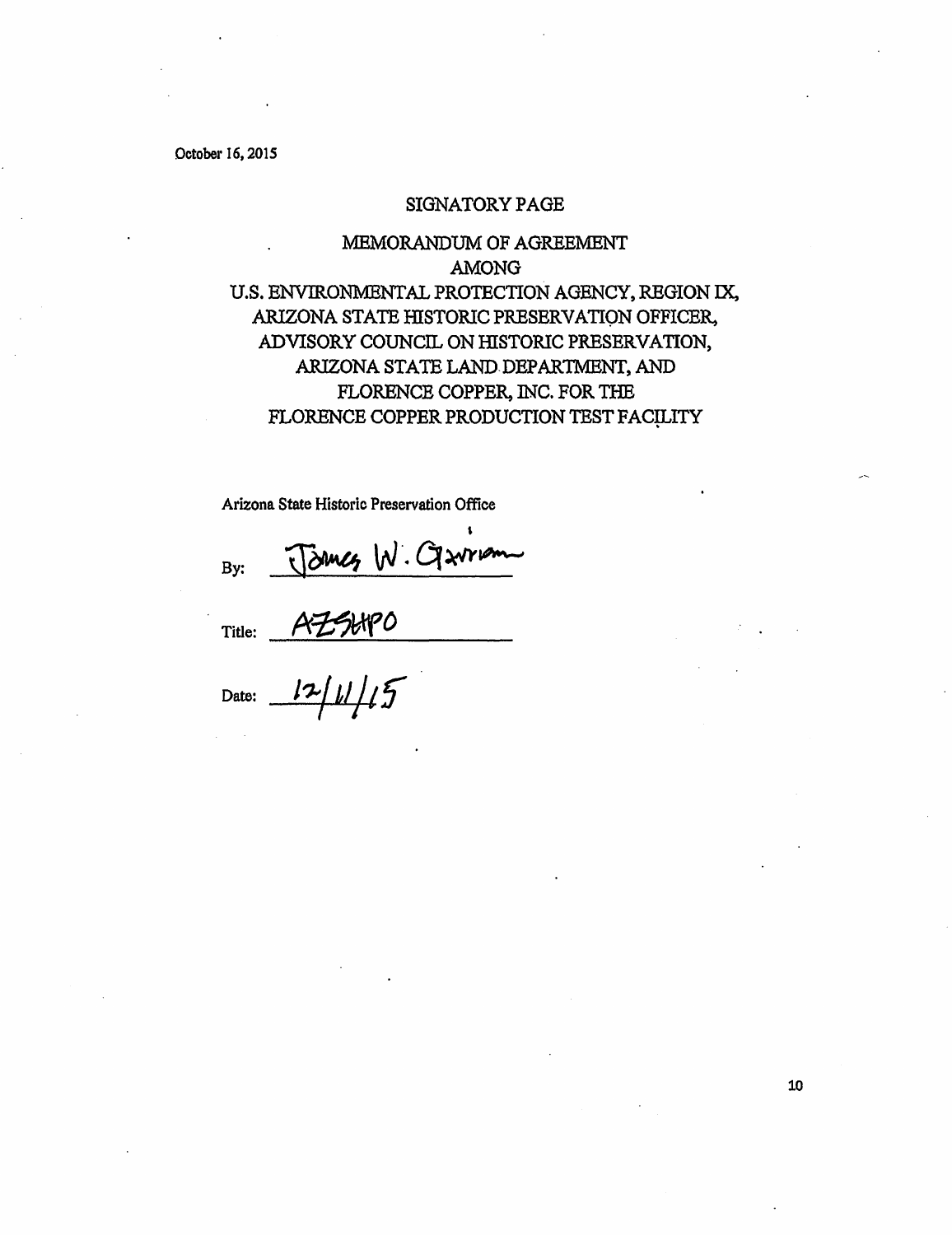• *<sup>1</sup>*'i r; nr·1 ?? PM 1.-':28- itF:•n P.~Ln .... *•..r* U\a: : '-"'• • . • *c* .....,.,,. " . :\JI

### INVITED SIGNATORY PAGE

### :MEMORANDUM OF AGREEMENT. AMONG

U.S. ENVIRONMENTAL PROTECTION AGENCY, REGION IX, ARIZONA STATE HISTORIC PRESERVATION OFFICER, ADVISORY COUNCIL ON HISTORIC PRESERVATION, ARIZONA STATE LAND DEPARTMENT, AND ·FLORENCE COPPER, INC. FOR THE FLORENCE COPPER PRODUCTION TEST FACILITY

Arizona State Land Department

Cannissiner<br>Commissiner .By:

Title:

Date: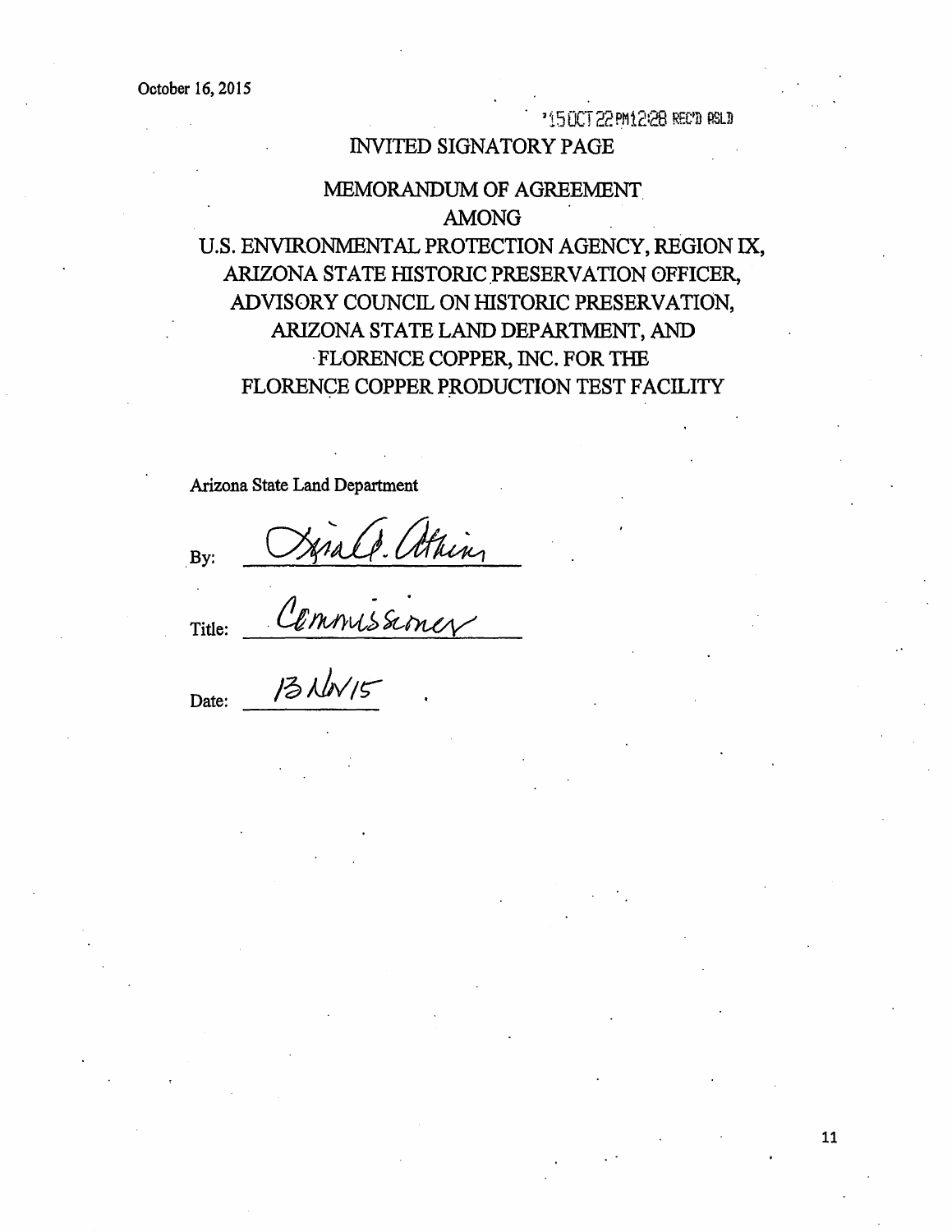### INVITED SIGNATORY PAGE

# MEMORANDUM OF AGREEMENT AMONG U.S. ENVIRONMENTAL PROTECTION AGENCY, REGION IX, ARIZONA STATE HISTORIC PRESERVATION OFFICER, ADVISORY COUNCIL ON HISTORIC PRESERVATION, ARIZONA STATE LAND DEPARTMENT, AND FLORENCE COPPER, INC. FOR THE FLORENCE COPPER PRODUCTION TEST FACILITY

Florence Copper, Inc.

By:

Title: Vice-President, Concret mage 5

Date:  $O.486 - 30.2015$ 

 $\bullet$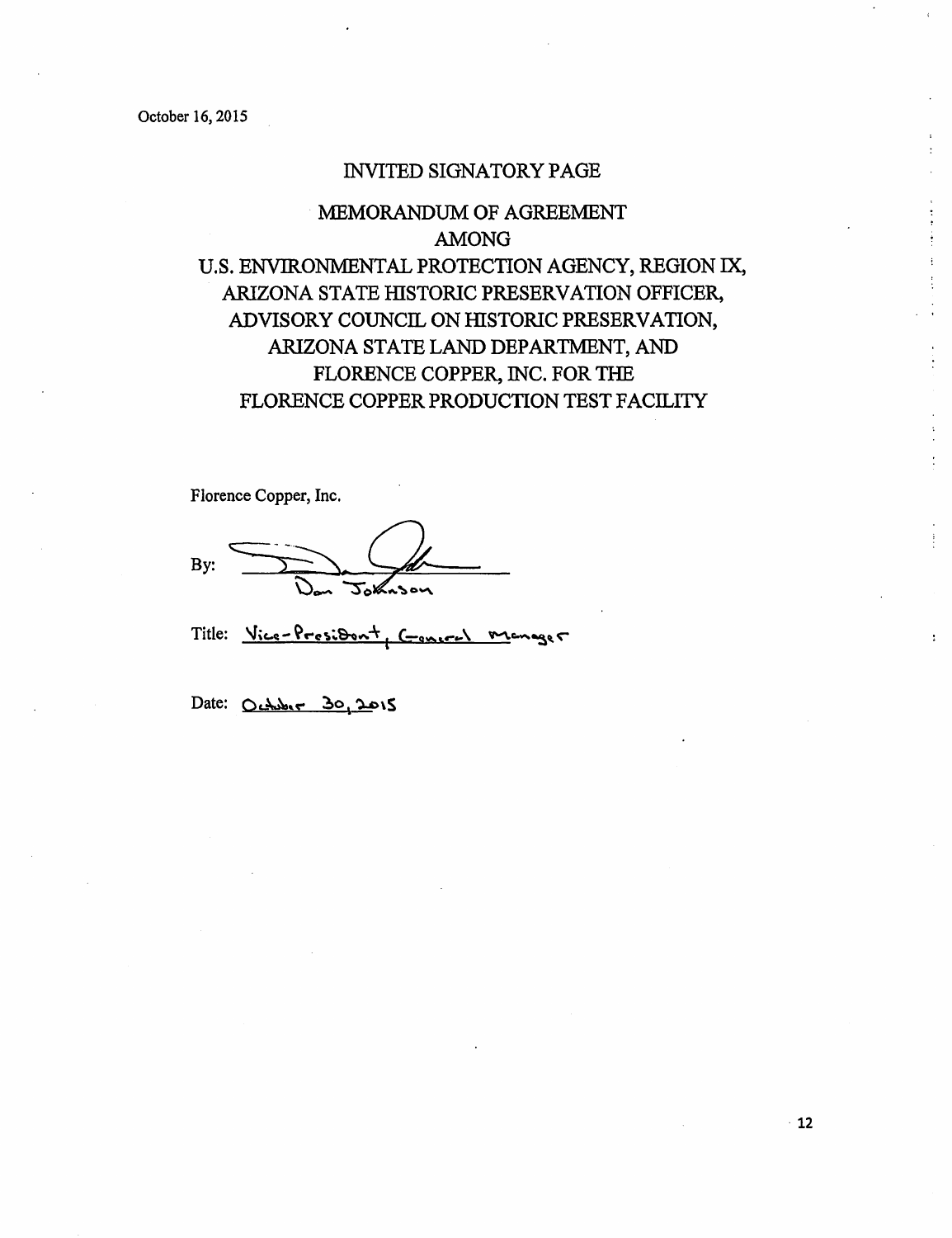### SIGNATORY PAGE

# MEMORANDUM OF AGREEMENT AMONG U.S. ENVIRONMENTAL PROTECTION AGENCY, REGION IX, ARIZONA STATE HISTORIC PRESERVATION OFFICER, ADVISORY COUNCIL ON HISTORIC PRESERVATION, ARIZONA STATE LAND DEPARTMENT, AND FLORENCE COPPER, INC. FOR THE FLORENCE COPPER PRODUCTION TEST FACILITY

U.S. Environmental Protection Agency, Region IX

By:

Title:

 $Direchr$ Date: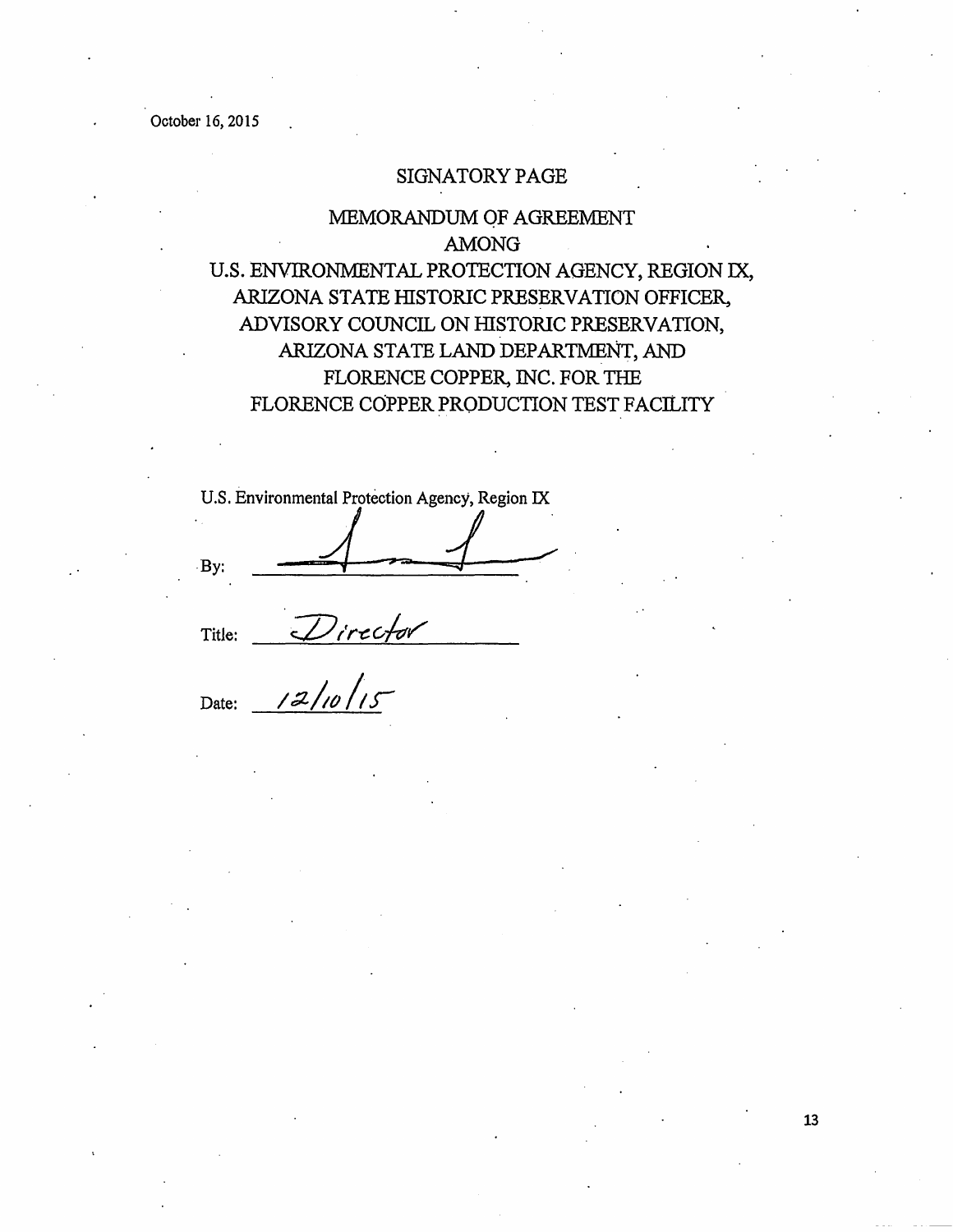### SIGNATORY PAGE

# MEMORANDUM OF AGREEMENT AMONG U.S. ENVIRONMENTAL PROTECTION AGENCY, REGION IX, ARIZONA STATE HISTORIC PRESERVATION OFFICER, ADYISORY COUNCIL ON HISTORIC PRESERVATION, ARIZONA STATE LAND DEPARTMENT, AND FLORENCE COPPER, INC. FOR THE FLORENCE COPPER PRODUCTION TEST FACILITY

Advisory Council on Historic Preservation

By:

Title:

Date: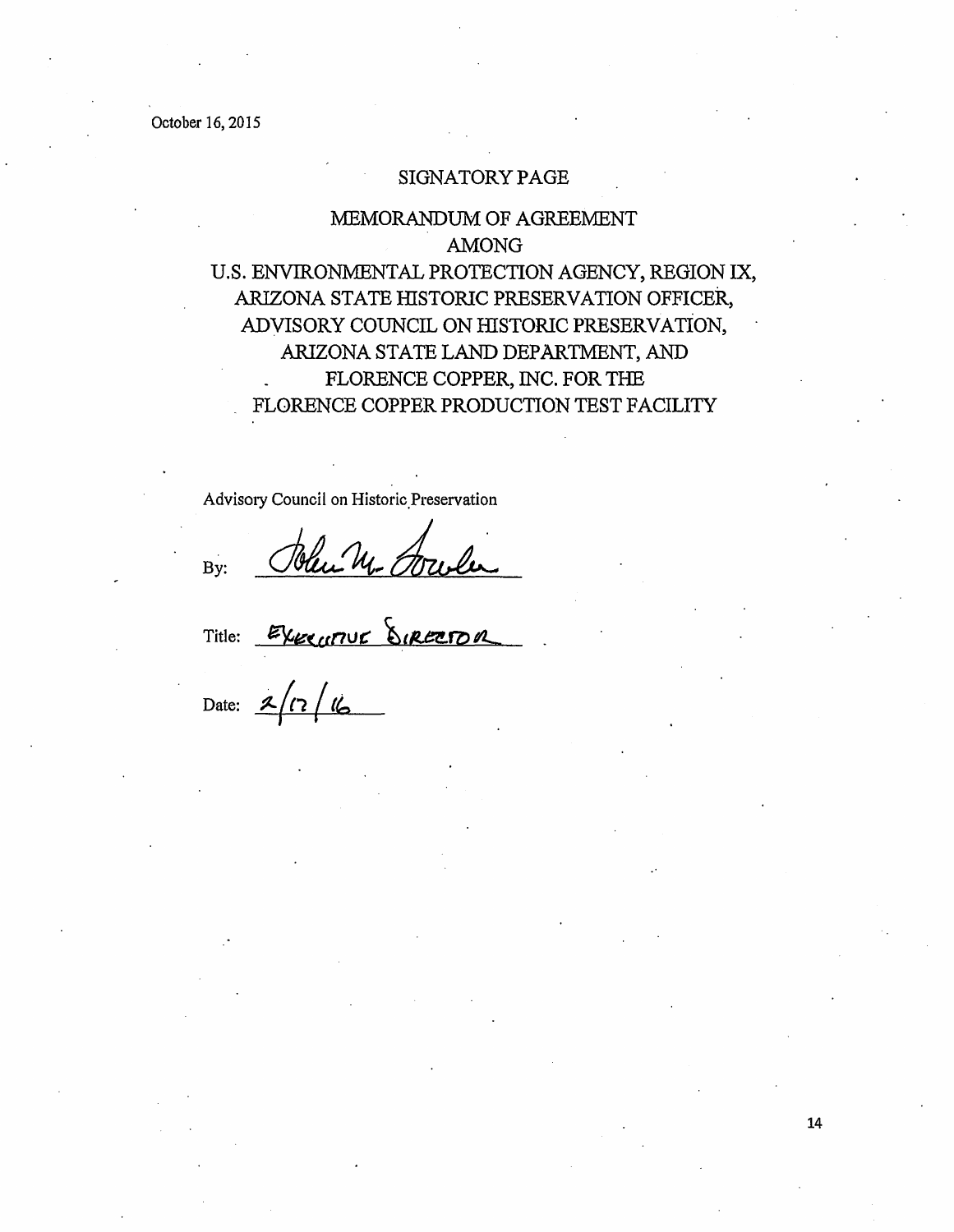### CONCURRING PARTY PAGE

# MEMORANDUM OF AGREEMENT AMONG U.S. ENVIRONMENTAL PROTECTION AGENCY, REGION IX, ARIZONA STATE HISTORIC PRESERVATION OFFICER, ADVISORY COUNCIL ON HISTORIC PRESERVATION, ARIZONA STATE LAND DEPARTMENT, AND FLORENCE COPPER, INC. FOR THE FLORENCE COPPER PRODUCTION TEST FACILITY

Gila River Indian Community

By:

Title: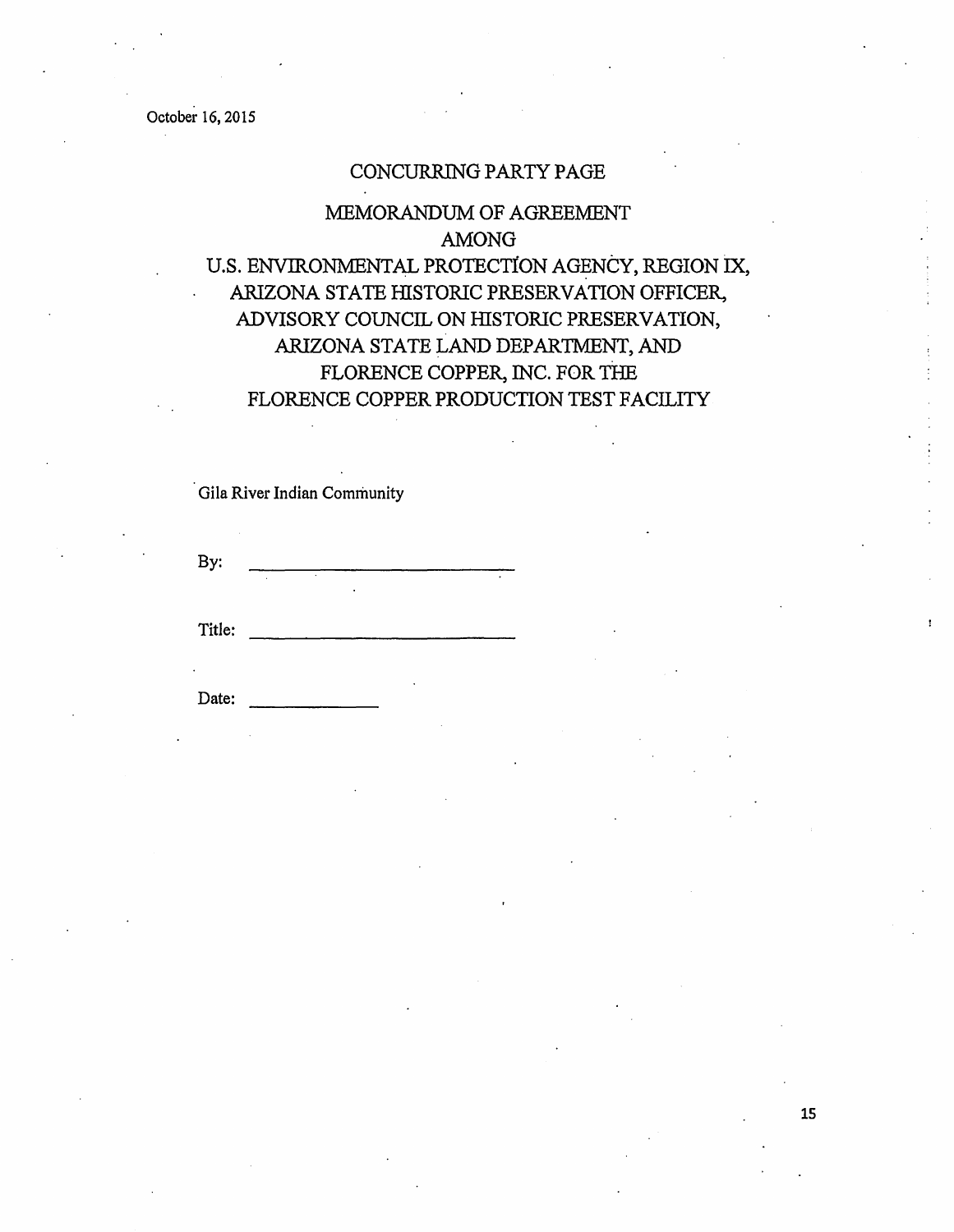Date:

### CONCURRING PARTY PAGE .

# MEMORANDUM OF AGREEMENT AMONG . · U.S. ENVIRONMENTAL PROTECTION AGENCY, REGION IX, ARIZONA STATE HISTORIC PRESERVATION OFFICER, ADVISORY COUNCIL ON HISTORIC PRESERVATION, ARIZONA STATE LAND DEPARTMENT, AND FLORENCE COPPER, INC. FOR THE FLORENCE COPPER PRODUCTION TEST FACILITY

|        | The Hopi Tribe |  | ٠       |  |
|--------|----------------|--|---------|--|
| By:    |                |  |         |  |
| Title: |                |  | $\cdot$ |  |

 $\ddot{\phantom{0}}$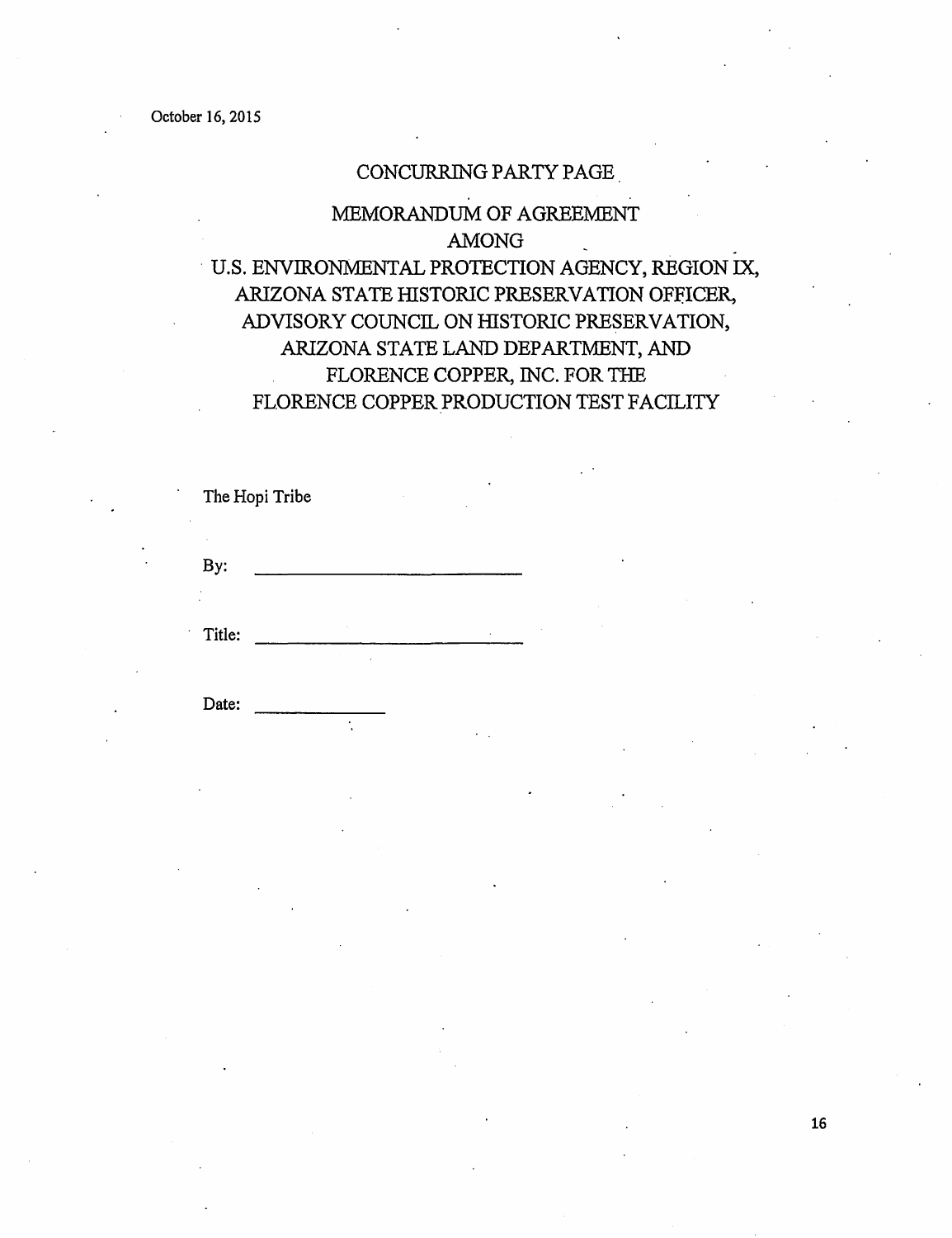### CONCURRING PARTY PAGE

# MEMORANDUM OF AGREEMENT AMONG U.S. ENVIRONMENTAL PROTECTION AGENCY, REGION IX, ARIZONA STATE HISTORIC PRESERVATION OFFICER, ADVISORY COUNCIL ON HISTORIC PRESERVATION, ARIZONA STATE LAND DEPARTMENT, AND . FLORENCE COPPER, INC. FOR THE

### FLORENCE COPPER PRODUCTION TEST FACILITY

### Tohono O'odham Nation

l3y:

Title: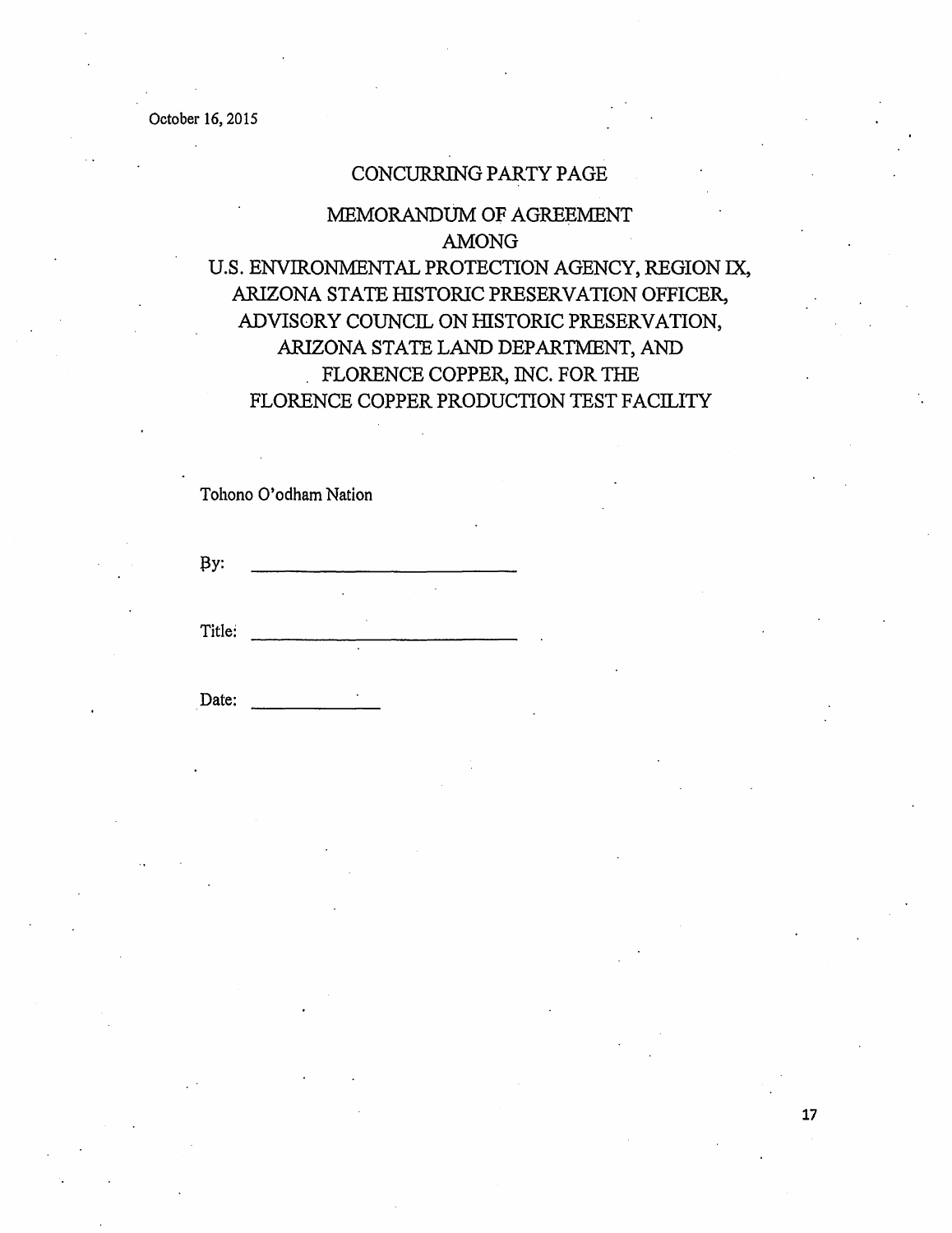### CONCURRING PARTY PAGE

# MEMORANDUM OF AGREEMENT AMONG U.S. ENVIRONMENTAL PROTECTION AGENCY, REGION IX, ARIZONA STATE HISTORIC PRESERVATION OFFICER, ADVISORY COUNCIL ON HISTORIC PRESERVATION, ARIZONA STATE LAND DEPARTMENT, AND FLORENCE COPPER, INC. FOR THE FLORENCE COPPER PRODUCTION TEST FACILITY

Yavapai-Prescott Indian Tribe

By:

·Title: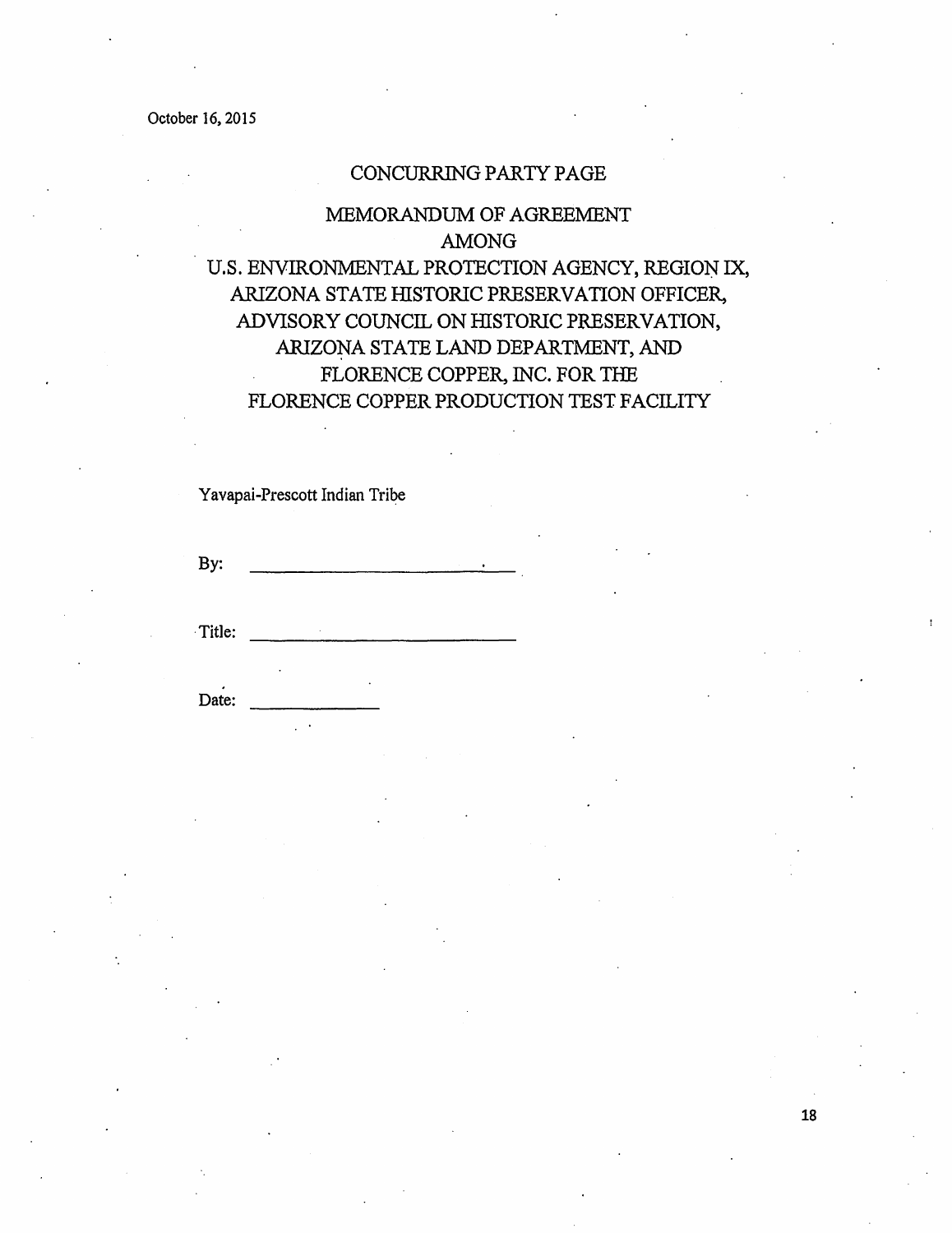#### CONCURRING PARTY PAGE

# MEMORANDUM OF AGREEMENT AMONG U.S. ENVIRONMENTAL PROTECTION AGENCY, REGION IX, ARIZONA STATE HISTORIC PRESERVATION OFFICER, ADVISORY COUNCIL ON HISTORIC PRESERVATION, ARIZONA STATE LAND DEPARTMENT, AND .

# FLORENCE COPPER, INC. FOR THE FLORENCE COPPER PRODUCTION TEST FACILITY

National Park Service

By: Halm, Réce

Title: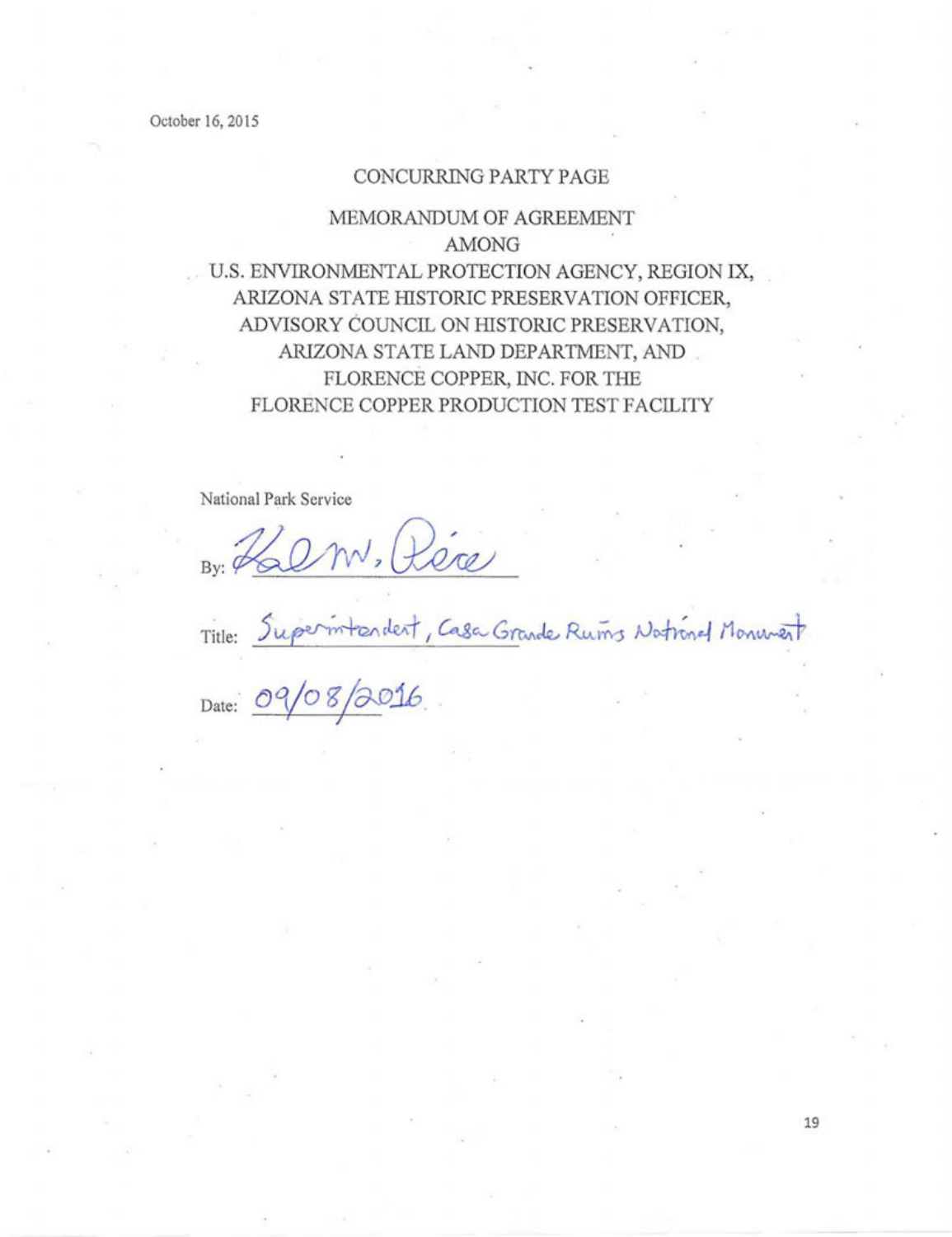### CONCURRING PARTY PAGE

# MEMORANDUM OF AGREEMENT AMONG U.S. ENVIRONMENTAL PROTECTION AGENCY, REGION IX, ARIZONA STATE HISTORIC PRESERVATION OFFICER,

# ADVISORY COUNCIL ON HISTORIC PRESERVATION, ARIZONA STATE LAND DEPARTMENT, AND FLORENCE COPPER, INC. FOR THE FLORENCE COPPER PRODUCTION TEST FACILITY

Archaeology Southwest

By:

Title: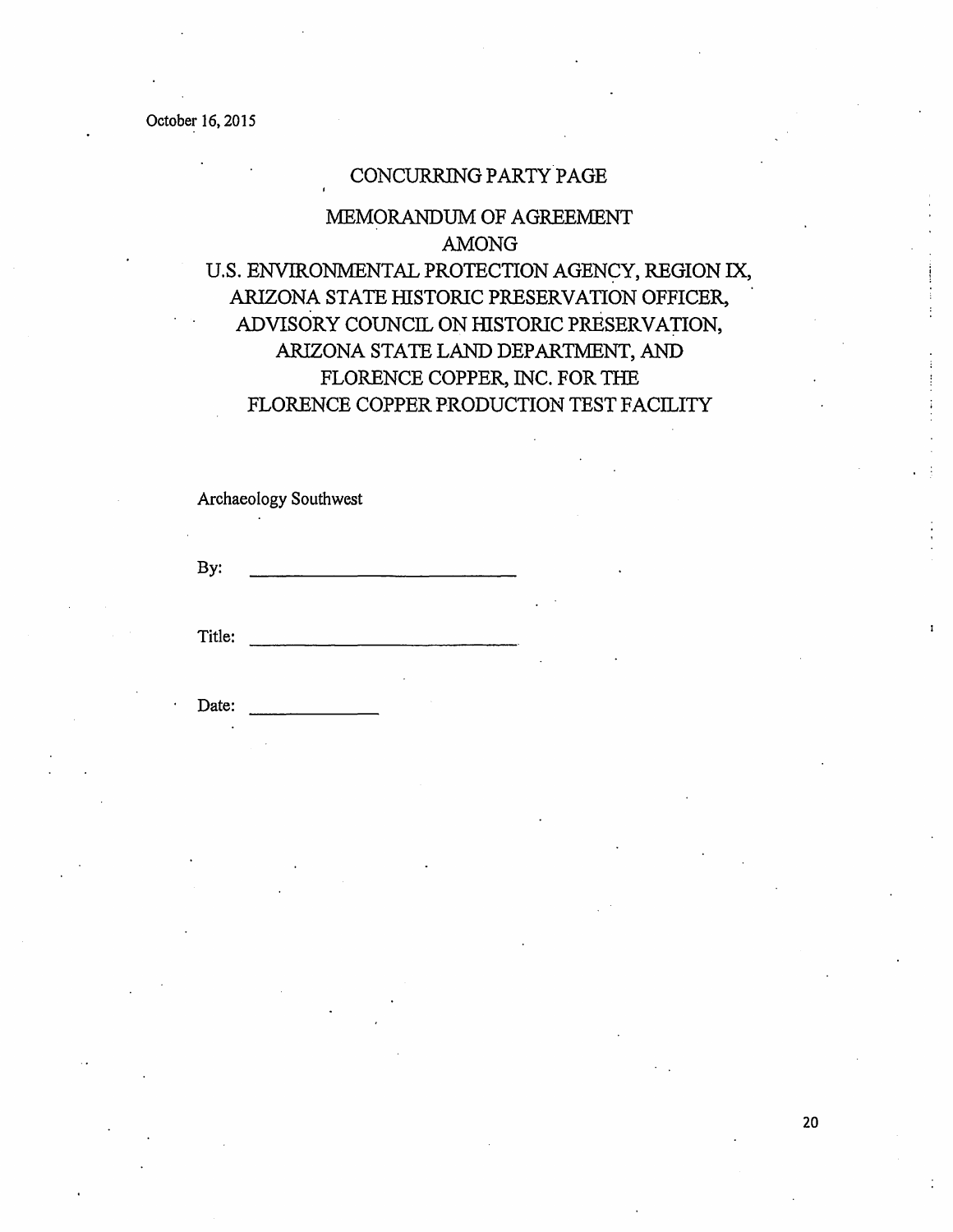### CONCURRING PARTY PAGE

### :MEMORANDUM OF AGREEMENT AMONG U.S. ENVIRONMENTAL PROTECTION AGENCY, REGION IX, ARIZONA.STATE HISTORIC PRESERVATION OFFICER, ADVISORY COUNCIL ON HISTORIC PRESERVATION, ARIZONA STATE LAND DEPARTMENT, AND FLORENCE COPPER, INC. FOR THE  $\ddot{\phantom{a}}$ FLORENCE COPPER PRODUCTION TEST FACILITY

Town of Florence

By:

Title:

Date: